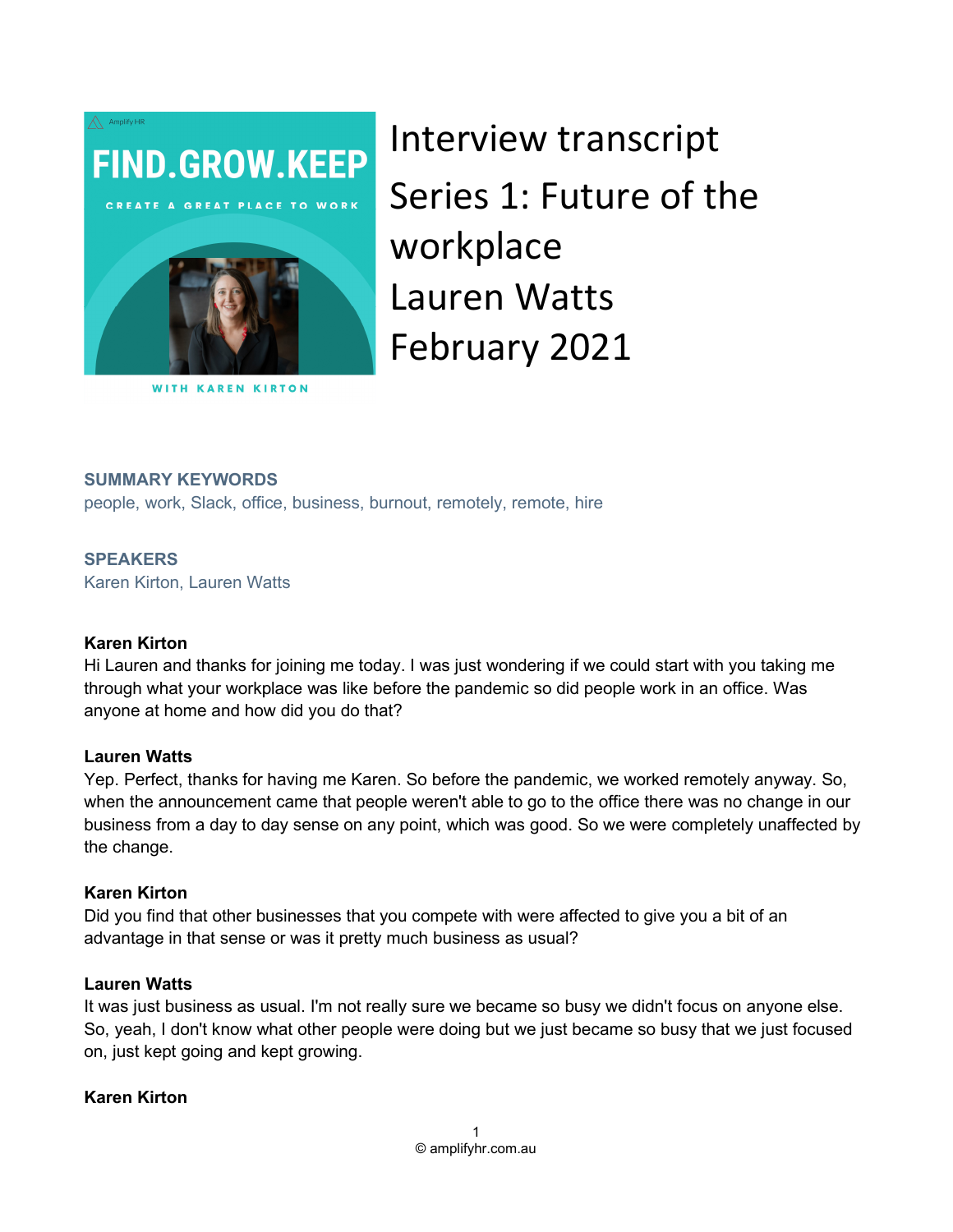And how many staff do you have?

# Lauren Watts

At the moment, as of next Monday we will have 17.

Karen Kirton That's across Australia right?

Lauren Watts Across Australia.

## Karen Kirton

So why did you decide to start your business with everyone working remotely?

#### Lauren Watts

I did have the option of having an office but then I just thought, I don't really want to go there every day like. To me it was like, I left corporate and offices for a reason. First it was like I was saving time by not having to get off and get dressed and get ready I could just kind of walk into the other room in my pajamas and start work so there was that kind of downtime I was saving I could work longer. Then as we grew, Oh, I have an office that's more expenses, more overhead, and I didn't want that. So I just kind of thought, well what about if I hired people who could work from home and just expand that way.

#### Karen Kirton

Excellent. Did you have any concerns about working remotely?

#### Lauren Watts

At first, and I've obviously learned a lot of lessons along the way.

Just being a bit of a control freak at first as well, kind of contemplating well, scared of things not going well, things going wrong like being taken advantage of as you're working from home. So, there were those concerns but over the years, we've built a really good team, where there's a lot of trust there that I don't have those concerns anymore.

## Karen Kirton

Yeah, because a common concern with working remotely is productivity. So, how did you release the control? How did you make sure that you're comfortable that everyone was doing what they should?

#### Lauren Watts

When I had my baby, I kind of had to let them look so when I was pregnant I knew I had to get to that point where they could do things and not worry about where I was or what I was doing. I guess that was kind of my, my little strategy, my little kind of, I guess mini exit strategy. So yes, they had to learn to do what they were doing not rely on me all the time and some of the girls stepped up into different roles so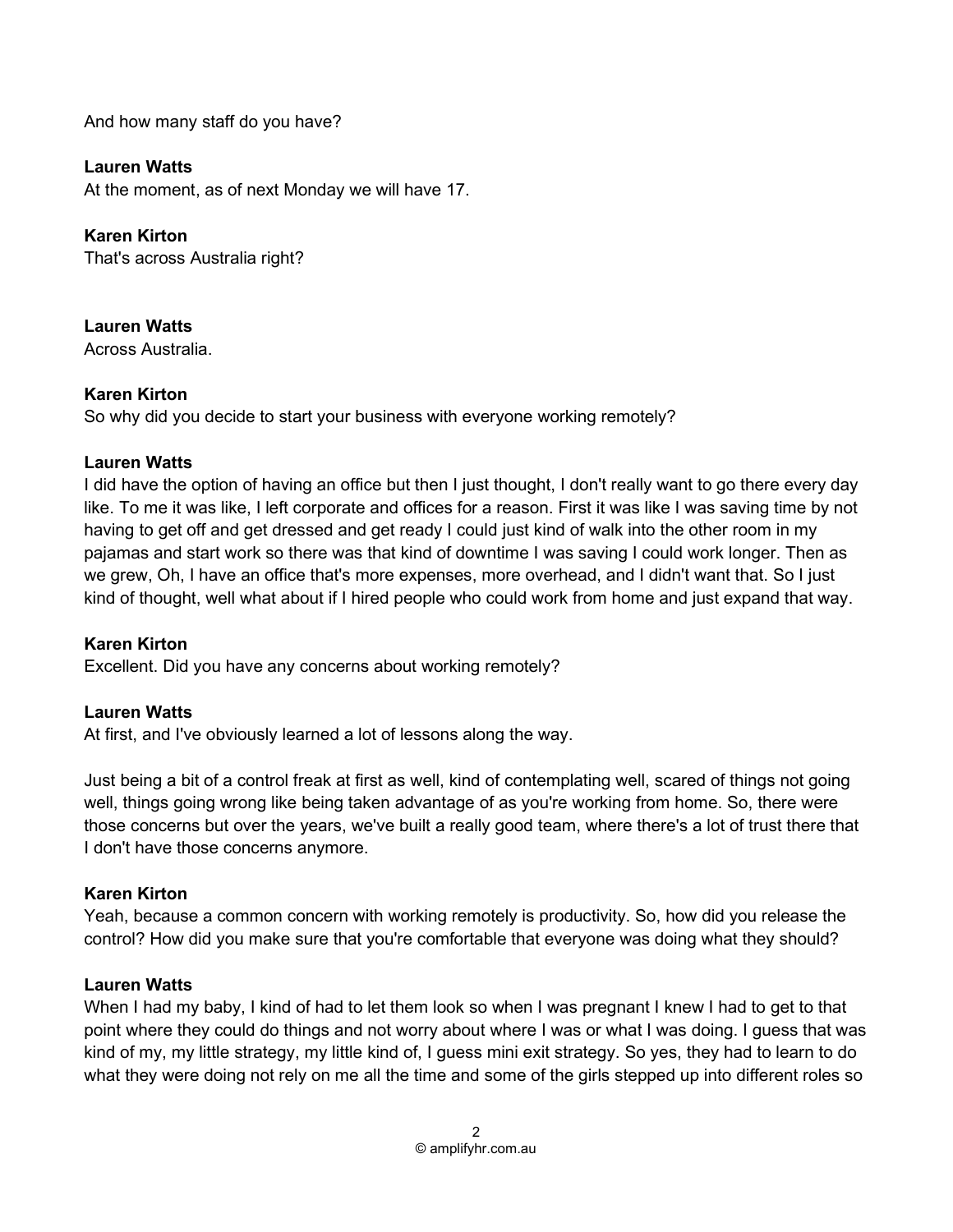that they then become like that person talking to the client. So it kind of, I guess, grew us to that next state a little bit more.

# Karen Kirton

Yeah, because that's interesting with the client meeting so I'm finding at the moment that I'm getting pretty much every request for face to face meetings again which even two months ago that wasn't the case, everything was remote. So how do you manage the client meeting site? Do you do that remotely as well?

# Lauren Watts

Everything's remote. So the options on our website are all based on online. Our clients don't really like every now and then you might have a client say Oh, next time you're in the city like can you pop in like, and things like that but a lot of my clients were in the state as well so there's no real chance of us kind of seeing each other.

# Karen Kirton

Yeah! So you're able to stay in your pajamas all day is that what you're telling me?

# Lauren Watts

I love it and in winter like you know they'll have in the group chat they'll talk about oh you know like what tracksuit pants are the warmest so when they you know it's it's kind of good to see that.

## Karen Kirton

So when you had a baby, well I know for me, your life just kind of goes on pause in every other way because you're just tied to this miniature creature that wants everything from you. So what did you put in place to make sure that things are still happening like did you had to create a lot of assets for the business that people know the processes that you're relying on technology, how are you doing that?

Lauren Watts

I only took two weeks off.

# Karen Kirton

Oh wow. Good for you!

# Lauren Watts

A client of mine emailed me probably a week after I had a baby and I had a massive job come through, and I couldn't kind of say no and so it was kind of all hands on deck and I even had to hire more people for the job. So my husband who had a property maintenance business at the time he had to put his business on hold and be a homestay dad.

## Karen Kirton

Yeah and he was okay with that?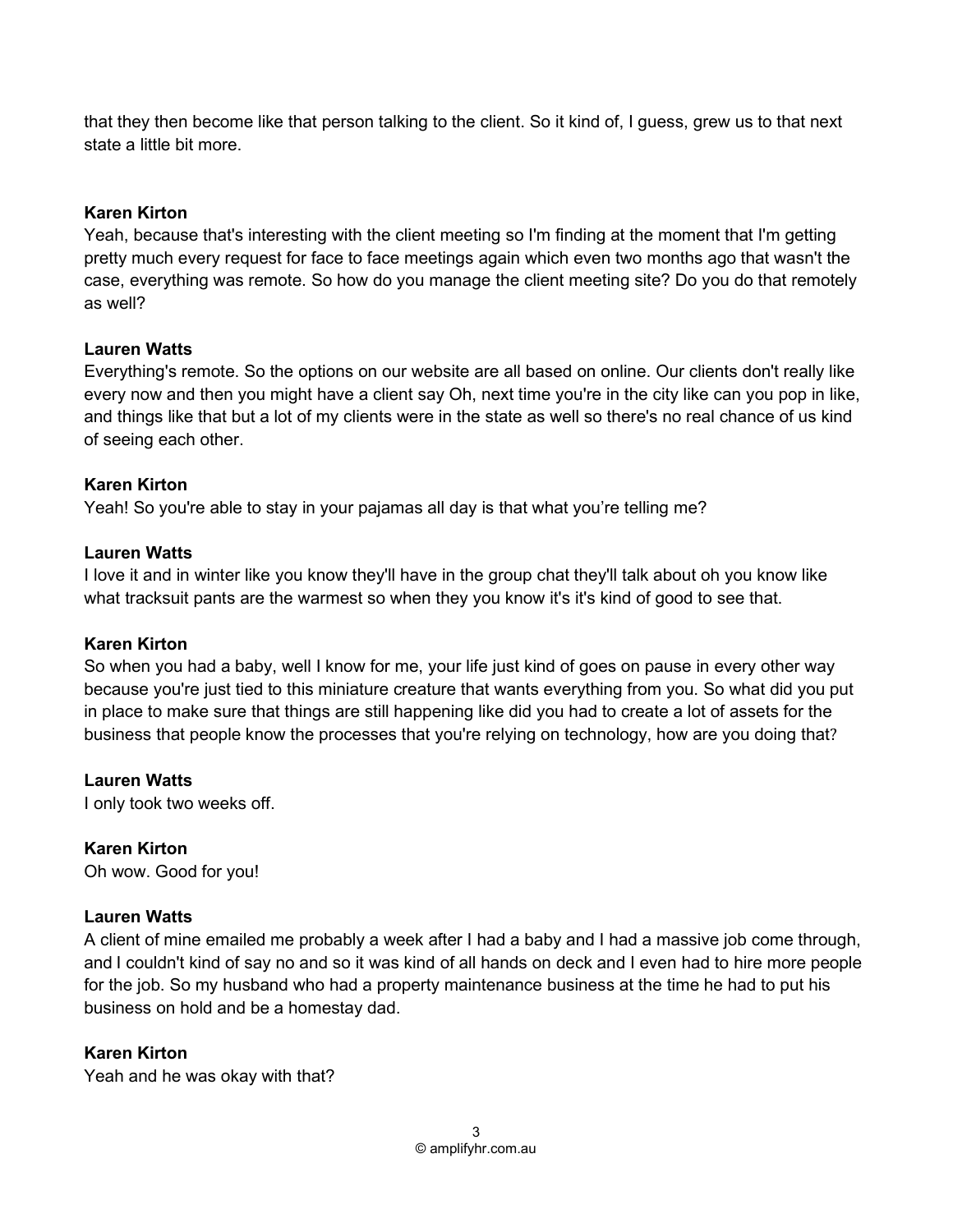#### Lauren Watts

Yeah, he loves it. Like most dads don't he got to do a lot of things that you know dads don't generally get to do so he was pretty good.

## Karen Kirton

I think the newborn baby stage is probably easier than the toddler stage anyway! You mentioned before talking about you know when you have, you know, which tracksuit pants are warmest for winter. So how do you maintain team culture because that's obviously a big concern for a lot of people when it comes to working remotely as well?

## Lauren Watts

So that was like a big thing for us because everyone was so remote we had people in WA, Queensland New South Wales like I was like, how do we kind of have a run talking to each other and just having. So they weren't, and I guess I was worried about them being isolated being at home, working by themselves. But three years ago we implemented Slack. So we have multiple channels on our Slack channel, a general one that every team has a different one, depending on who's working with who. Like every morning the girls hop on they say good morning to each other, then, you know, if they're talking they might have chat throughout the day while they're talking and that's fine. It was someone's birthday today so that goes in our announcement channel. So, that way that we really stress that's there if someone's had a problem with a phone call, they'll post about it in the chat as well and just let everyone know what's happened and everyone kind of rallies around to help. When Victoria went back into lockdown late last year one of our girls was in Victoria, and she couldn't get a mask. So everyone banded together and sent masks more straight to Victoria. So, that culture that's been built, they joke around talking about different things. You know the hobbies of the kids and things like that and I think it's just slowly over time but now it's just something that's engraved in the company.

## Karen Kirton

Do you ever physically get together?

## Lauren Watts

We were going through last year but then COVID happened. That hasn't happened. One of the girls the year before she was invited to a client Christmas party with me so we flew her down to Sydney to come to that. Some of the girls work in Sydney, so I've met, like live in Sydney, so I've met them. We've all seen each other on zoom and things like that as well but yeah the pandemic kind of stopped the idea us of having like in, we're gonna have a in face Christmas party but yeah didn't happen.

## Karen Kirton

Because you have someone in Western Australia, how do you manage that time change that doesn't make any difference to your business so do you stagger people's start times? How do you work that?

#### Lauren Watts

We've got three in WA. One of them starts at 8:30, our time, like she just gets up and does it and she works a long day. But that's her choice like that's what she wants to do. She might stop some mornings, she might get up, start work for two hours and then she goes and takes the kids to school and then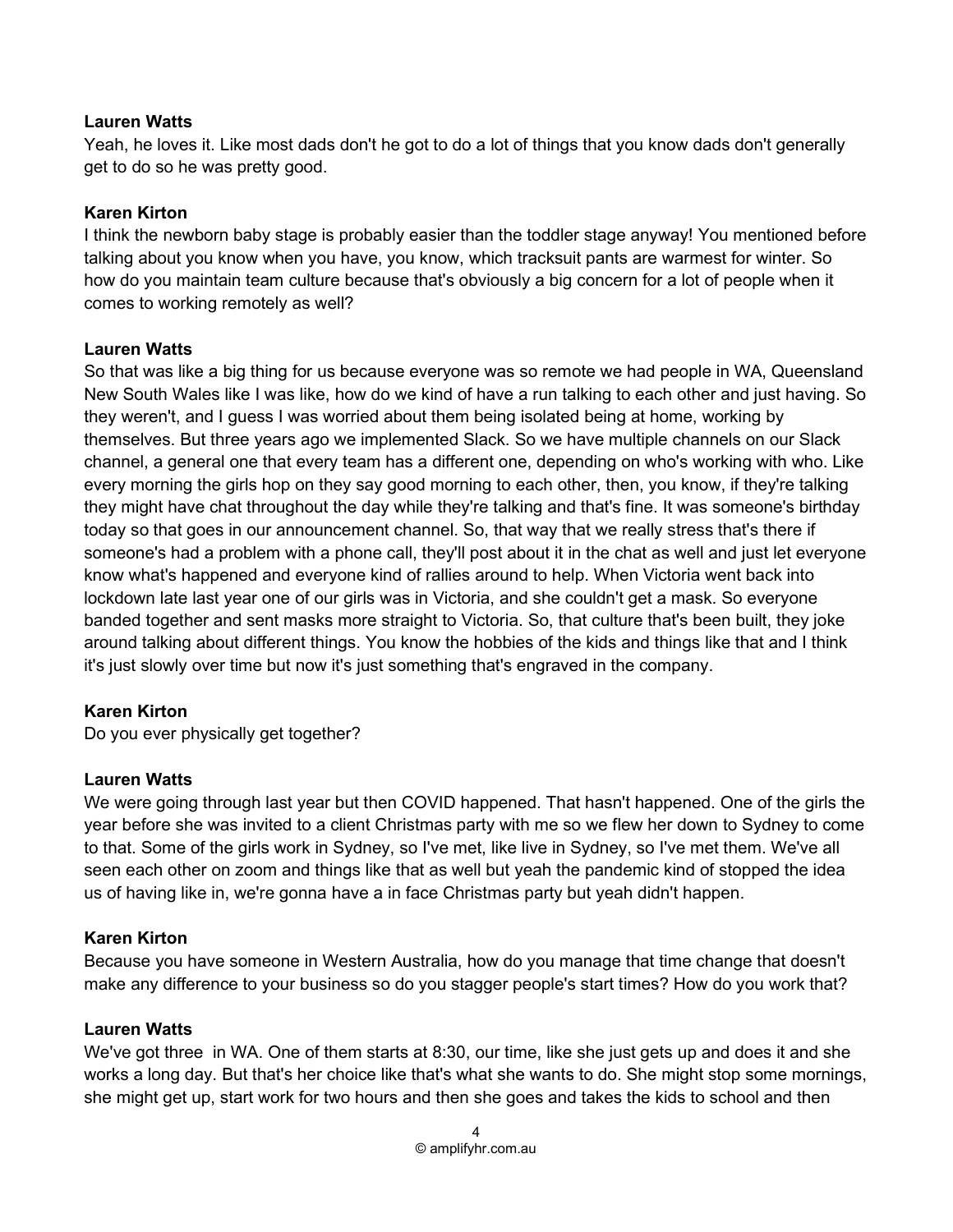comes back so I guess she really utilizes the fact that she can work extra and make more money, because of the time difference.

So then some of the other girls will jump on at about eight o'clock their time. Then we've got one who's on about one o'clock, 12 to one o'clock, our time and then she just kind of has a shorter day. But if we always make sure they've got stuck in WA, if they want to work longer, they've got that option there.

# Karen Kirton

Yeah, because it can be quite a big difference over summer with that three hours

# Lauren Watts

Yeah. So we prioritize them to have WA calls like over the East Coast.

# Karen Kirton

Makes sense. But hiring new staff so another concern I get sent to a remote environment. So do you have any tips on how to recruit and onboard people effectively.

# Lauren Watts

So that's where our Slack becomes really important so we had a new girl start today. So when they start one of the first things we do is send them the invites through Slack we send them into the channels and then we introduce them to everyone, so that everyone then everyone just reaches out and says if you need anything we're here. It allows us to ask them if they have something rather than picking up the phone which sometimes they can't do because they are on the phone. We've got that instant there to talk to each other. So, which is really good so that makes life a lot easier when we've got a new person starting. We have a pretty, pretty good onboarding process I think we've got a lot of, like, step by step instructions screenshots like everything's kind of now, to have a taste so when someone starts, they get a whole lot of documents and we give them like a whole day to read them to do step by step to play around with systems and see how things work. So we give them that day and then if they have any questions they can come back to us before they actually start anything.

## Karen Kirton

When you're selecting for new staff are you looking in certain areas of the country or are you just opening it up to wherever someone wants to work?

# Lauren Watts

Wherever someone wants to work. Like wherever they are. Sometimes when we want to go to the WA well we kinda need to not have WA. It was like okay we've got three for WA, that's fine but we can't keep hiring in WA a bit more, I guess on the other side.

# Karen Kirton

Of all the East Coast.

Lauren Watts Yeah, Australia would be fine.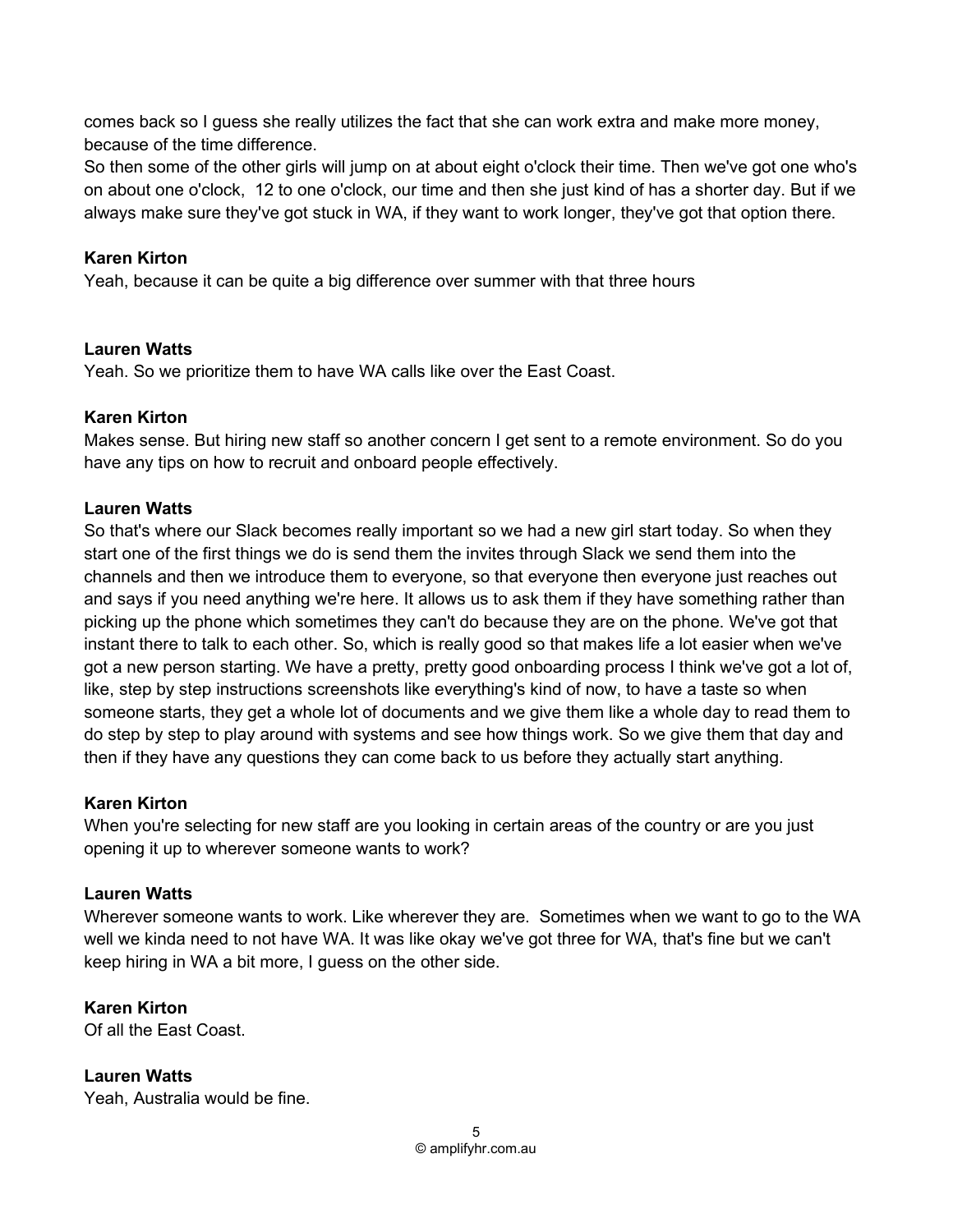# Karen Kirton

Have you considered going over to New Zealand or any other country?

# Lauren Watts

No.

We've got like, actually when we do calls into, sometimes we do calls into Malaysia and Singapore, we have someone in the Philippines who would help us with that because they speak like that language, but outside of that everything's here.

# Karen Kirton

Yeah. What do you say is the future of your workplace? Are you going to stay remote forever? Do you think there's ever a time that you would go into an office so is this going to be your model?

# Lauren Watts

This will definitely be the model it was set up to be like this.

It's easier and I find that we do not have many sick days. I guess what was the other thing like if you work in an office if the kids are sick, then the moms don't come to work because they have to stay remotely for kids. Whereas if the kids are sick they put the kids in the bed or in the lounge room and then they go to work. If they're sick they'll still jump on for a few hours and although like they'll be the arms gonna jump on for a few hours and not feeling well but I still wanted to get something done. I think the productivity is amazing because they don't really care, I'm here anyway I might as well get on one of the girls this morning she jumped onto my, why are you on today it's Tuesday. She's like, Oh, I'm about to do some stuff but I thought I'd just check in first. So even like it's just because everything's remote it's so easy to just jump on your computer and have a look at things. Yeah, and I like that we don't have that big of you know, there are other big absent days.

# Karen Kirton

But it just made me think about when people first speak remote there were some people that really burnt out because what they were trying to do was take office work, and just replicate that into their own environment. So, having meetings all day long on zoom but then still getting messages through from Slack or Teams and the phone was ringing, as they were just completely burnt out. So, how do you kind of structure, the days that is up to everybody in terms of what time they start is it more of , you know, this is actually the packet of work, so to speak, that you have your these are the outcomes that you need to get, because I'd imagine that you wouldn't necessarily have that burnout issue because you haven't started at an office you started working this way. So how do you structure that?

# Lauren Watts

We actually had a burnout during COVID. As COVID, everyone did more hours, because we were so busy so why November. Most of the girls had burnt out. So, yeah, I felt so horrible then at Christmas time, everyone had longer off. You know and they would say, Oh, you know, I'm so burnt out. I really need the extra time and some of you make comments like how do you need this extra time like, you know, at least you had. I guess I have a job but I'm so busy. Because of this, I'm. Some of them were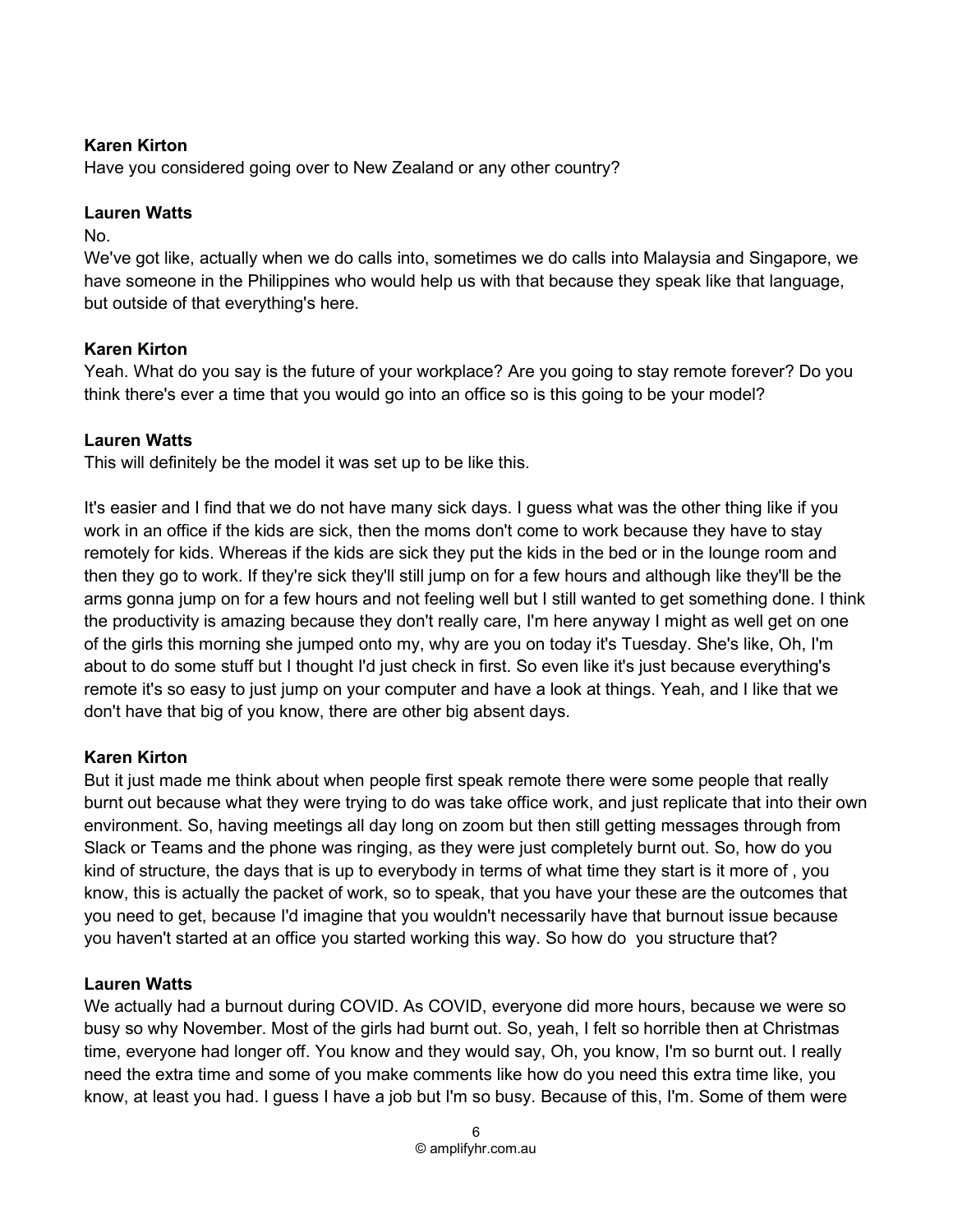doing, you know, 10 hour days and they don't normally do that. But they were just trying to keep the whole thing ready for COVID.

#### Karen Kirton

Okay, so we just had a bit of a break in the recording because Laura does work from home so she had someone come to the door, and we just had a bit of a break, so we'll just continue on with what we are talking about burnout. I think you had some staff burning out over Christmas.

#### Lauren Watts

Yeah, perfect Thanks Karen. Yeah, so we had a longer break over the Christmas period than what we'd normally do, but the staff came back refreshed. They choose what hours when they start that they'll have set, I guess, wake hours so they might do 20 hours a week 25 but it's up to them to work out how they're going to do that. Obviously they have kids and they have other responsibilities as well so they're really good at working that out, if, if they say oh, I might be late on Tuesday, but I'll work back on Thursday. So they juggle it around. What they put on outside of work, and I think that helps as well, with work we don't have a high turnover of staff I think because of that flexibility when we offer it actually does help staff stay. A lot of them will say we can't like we're never going to have to find what we have here, anywhere else because people don't offer that flexibility.

As long as the work is done and that's what we say to them, like we're happy to be flexible. As long as the work starts. And that's what we need at the end of the day.

## Karen Kirton

With your new recruit that you just hired have you found recruiting different now to what it was pre pandemic? Did you have more applications? Was it harder or was it pretty much the same for you?

#### Lauren Watts

So, the first time we hired was probably a month after COVID, and I think everyone had just been told I had to work from the heart, and we had to hire 10 people in one week.

## Karen Kirton

Oh, Wow!

## Lauren Watts

Yeah, so we ended up with that getting 100, we have 500 resumes around that. So that was absolutely huge for us. Then, and that was fine. So under those girls we've actually still got now so as people have gone back to work they've decided to stay which has been amazing. But then I think around July, August we had to hire again we got 10 resumes, and we've never had that little before. Obviously that would have been because of job seekers', job keep up all these payments people were getting, they were a bit comfortable, but then around September October when all that was ending we were getting more applicants because people were saying my job keep is about to end. I actually now need to find a job. So that kind of affected us in finding work because they were getting that assistance. Now last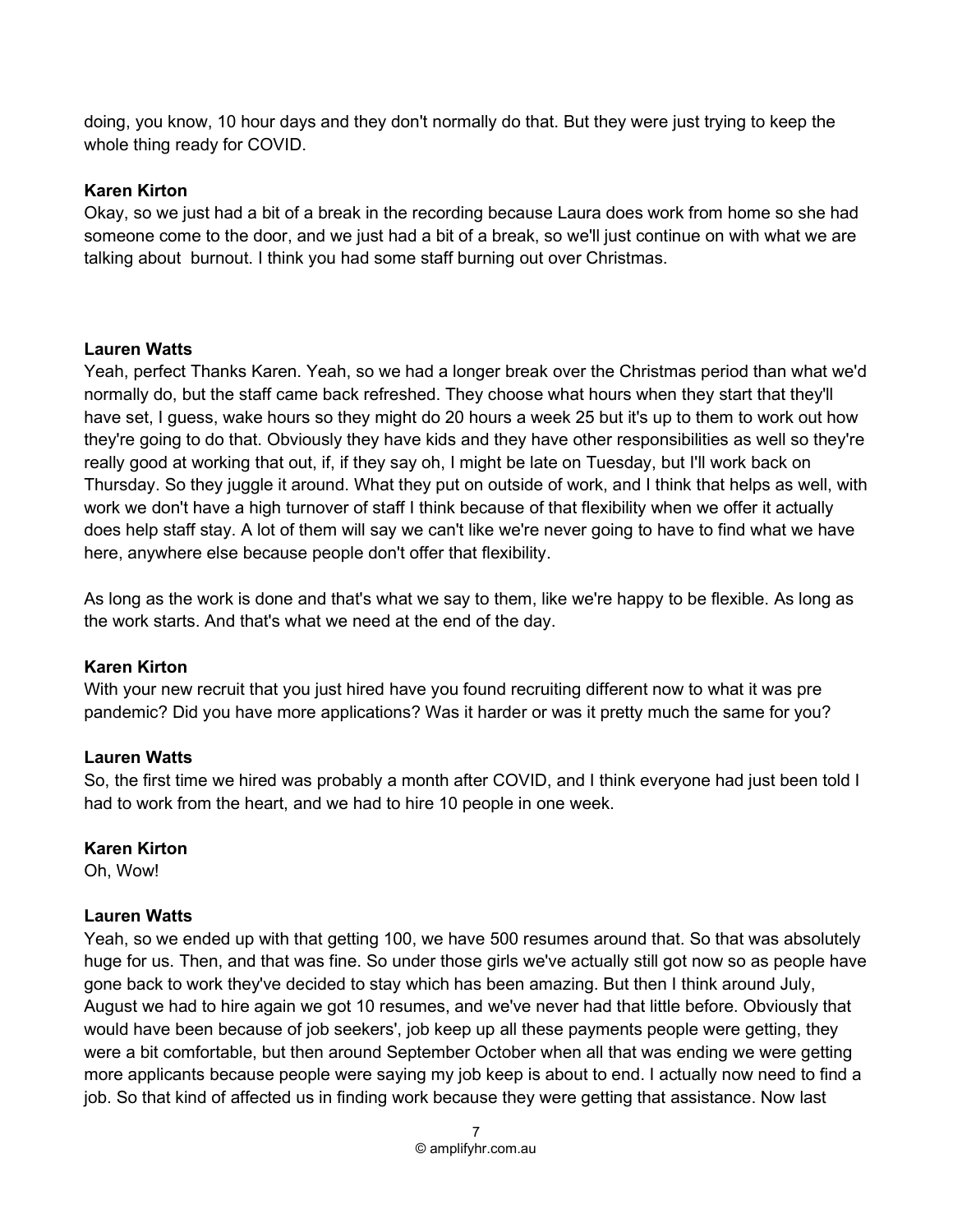round at the end of last year I think we got about 150 to 300 resumes so the numbers started to build back up again.

# Karen Kirton

Yeah. Wow. I watched your selection process. If you get, if you're looking for 10 people and you have 500 applications. How do you?

# Lauren Watts

What we actually did first was we actually went out to the girls and said, if you have family members or friends that have lost their job or need work. Like, let us know and we'll give them. Like, as long as they've got like the skills, we'll give them priority. That was just to help them out as well. So, and everyone really appreciated it so we had cousins, we had sisters, we had moms, we had a lot of people joining the team. So that was, that was all good for them and then and that was also easy for us because that other person could train them, that they were near each other or live near each other so they could do kind of face to face training and do it real quickly. We didn't have kind of a longer process like we normally do. But then we go through every resume, and we look at what skills they have, how long they've been working at and we also look at the last, the gap between. They don't like their jobs as well.

# Karen Kirton

Yeah. I feel like going through the pain of 500, though it's a lot right.

# Lauren Watts

You just kind of get the iPad and you just kind of sit down on the iPad you're like yep gone no keep like, it's like Star or trash. Are the ones that you want to interview and then you put the other ones in the bin.

# Karen Kirton

Yeah! Excellent! Now my last question is do you have top tips. Is there one thing that you think if someone's looking to stay fully remote? You know, what do you think is the one thing that really makes a difference to having a successful business that doesn't have an office.

## Lauren Watts

It's the culture. Either having slack has really changed our business, it allows us to be in regular contact with people. It allows the girls to talk and I believe and I think that's just kind of really bonded the business so that we can still do the things in the office that we couldn't do before. So having Slack is being able to communicate with each other. Also having a mental health kind of preparation plan so we always check in with the girls make sure they're okay. How everything is going because they are working from home, making sure that they're at least having some separation between home and work as well. So, and that all comes after you've been doing it for a while, making sure that they don't just sit at their computer or a day that they do get up and walk around the house as well. You do the exact same things in the office that you do at home. I think some people just get scared that they think because they're in an office they have more control and they can see things that just because you're at